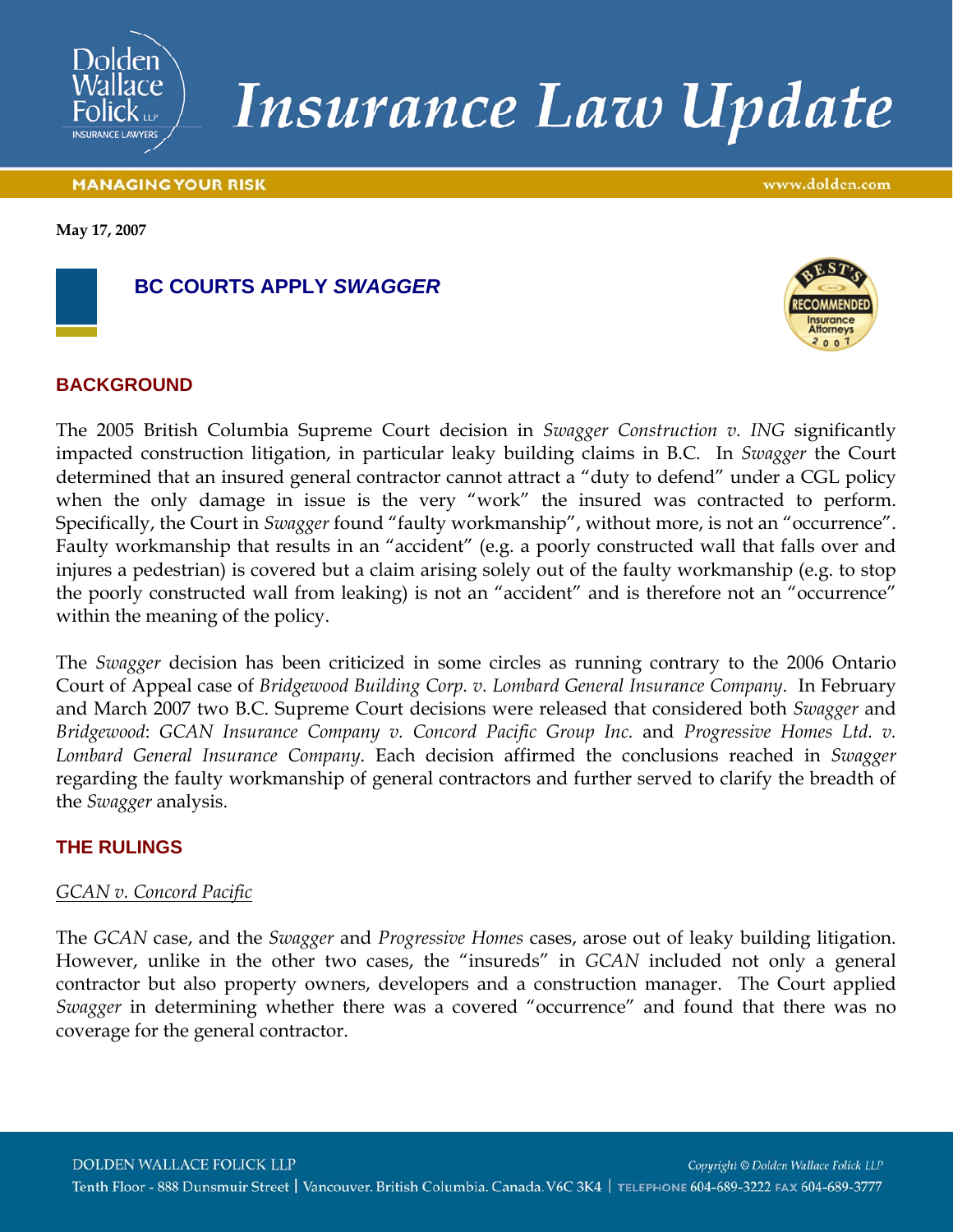

## **Insurance Law Update**

www.dolden.com

The insurer argued that the *Swagger* analysis should apply equally to the other classes of insureds, namely the property owners, the developers and the construction manager. The Court disagreed, finding that the construction of the buildings were not the owners' or developers' "work". Accordingly, the owners and developers were entitled to coverage.

As for the construction manager the Court declined to decide the issue, stating:

*It cannot be said at this time how the above applies to a "construction manager" as opposed to a "general contractor". The precise role of the party will have to be determined on the facts at trial.*

Notably the Court in *GCAN* did not attempt to define the role of a "construction manager", leaving the issue for trial. While the scope of a general contractor's work may be better understood than that of a construction manager, it may be that a construction manager's role as coordinator and supervisor of a construction project is sufficiently precise to permit for a coverage analysis. As such, the question of CGL coverage for a construction manager in the context of leaky building litigation remains an open issue.

### *Progressive Homes v. Lombard*

*Progressive Homes* is another coverage case involving a general contractor named in a leaky building action. The judge in this case considered himself bound by *Swagger* and *GCAN*.

The notable aspect of this judgment, however, is its discussion of *Bridgewood*. In *Bridgewood* the Court found that a general contractor was entitled to coverage under a CGL in respect of a "faulty workmanship" claim. As *Swagger* did not reference the trial decision in *Bridgewood*, and the 2006 Court of Appeal decision in *Bridgewood* did not reference *Swagger*, insurers and counsel have been arguing the correctness and applicability of each decision.

The decision in *Bridgewood* primarily turned on the "subcontractor exception" to the "your work" exclusion in the policy (interestingly the definition of "occurrence" was not considered in *Bridgewood*, leaving only the exclusions clauses for analysis. The Courts in *Bridgewood* found that the subcontractor exception could not have meaning if the "your work" exclusion was interpreted to cover not only the work actually performed by the general contractor but also the work of the subcontractors it oversaw. Therefore, since much of the damage complained of in the underlying action arose out of the work of subcontractors, the Courts found coverage.